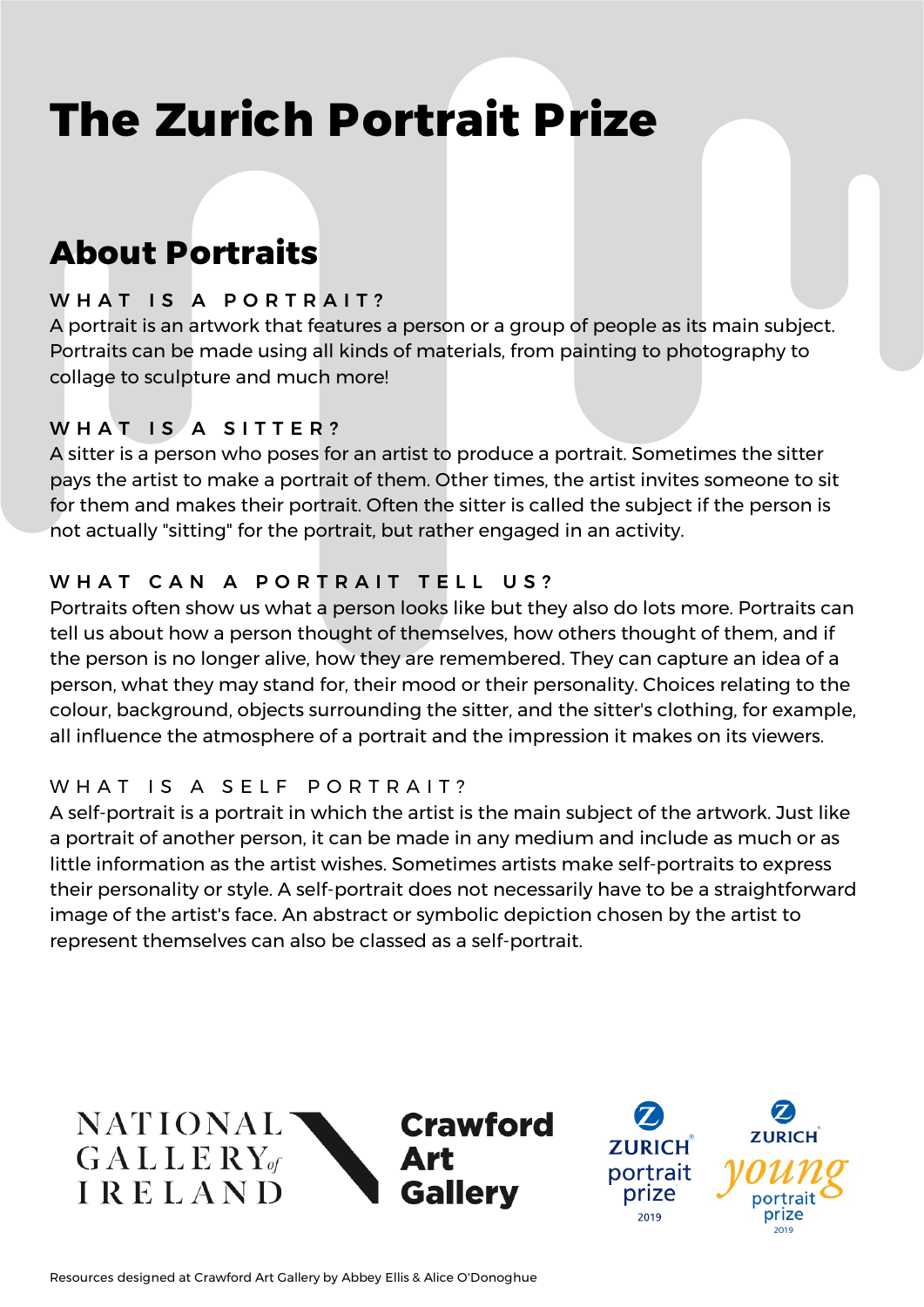## **The Zurich Portrait Prize**

### **About Portraits cont.**

#### WHAT CAN WE LEARN FROM PORTRAITURE?

We can learn a lot about people, social history, art history and much more. How and why portraits are made continues to evolve to this day. In art history, portraits were often used to represent power and status. In more recent history, portraiture comes in infinite forms and it is no longer a marker of status but a way of exploring another person's life.

#### WHAT CAN A PORTRAIT DO?

A portrait can do many things. It can give a sense of importance to a person and their life; it can highlight what is important in a person's life; it can make a person more widely known; and it can memorialise a person's character or achievements.

#### HOW ARE PORTRAITS MADE?

First of all, portraits are made by looking at and understanding the sitter. Artists can make them using a variety of different materials, including drawing, painting, sculpture, and photography. Artists might prefer to work from real life, with the sitter in the room, or from a photograph, or from their imagination.

#### NOW IT'S YOUR TURN!

Think about a portrait that you would like to make to tell a person's story, or your own story. What kind of material would you use for your portrait? Consider how you might like to represent the sitter's body language and facial expression. What other objects might you like to include? How will colours play a role in your piece? Would a painting be the best medium for your portrait? If so, should it be small, medium, or large in size? Should the person be sitting or standing? Should they be inside, outside, or in an imaginary place? What should they be doing: sitting, standing, jumping, or maybe even dancing? It's up to you and the choices are endless!